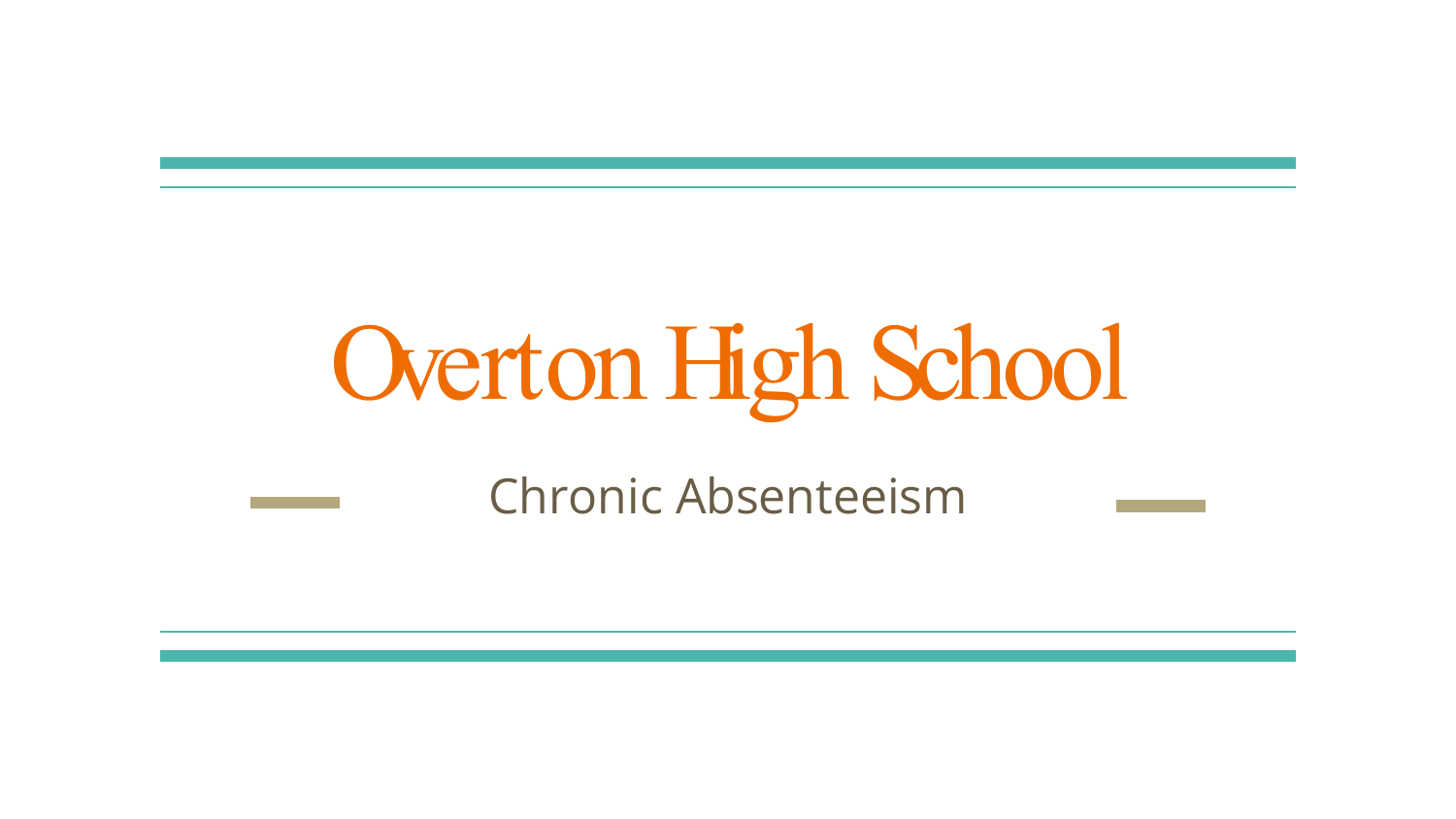## **The Problem**

- According to attendance data trends, of the 21 focus students (classified as chronically absent) reported absences of at least **46.50% for the 21-22 school year.**
- According to student empathy interview data, students attributed a lack of a sense of belonging to their rates of absenteeism.

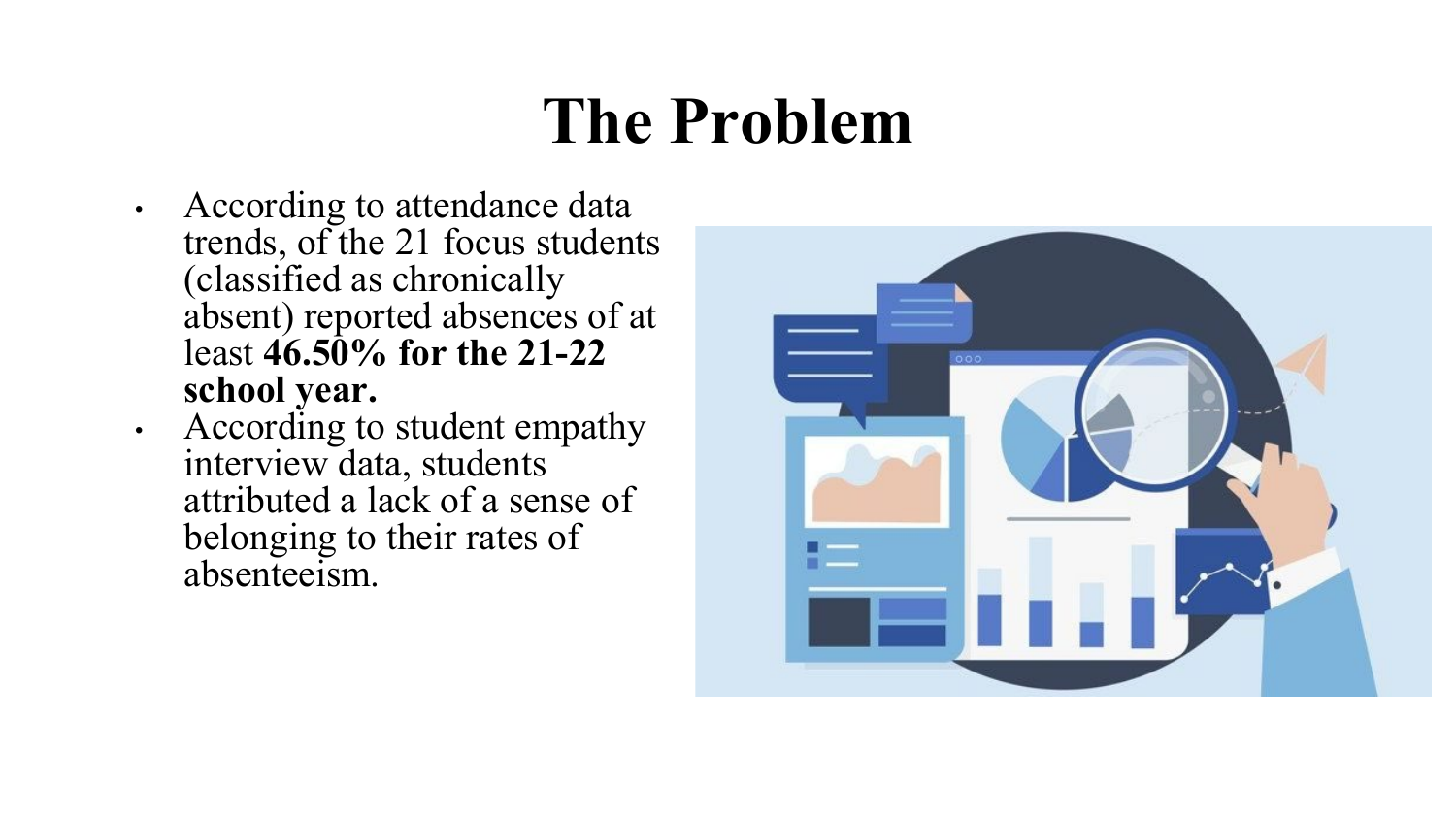### **The Goal**

• Students with 80% or more absences will increase their attendance percentage after implementing attendance interventions.

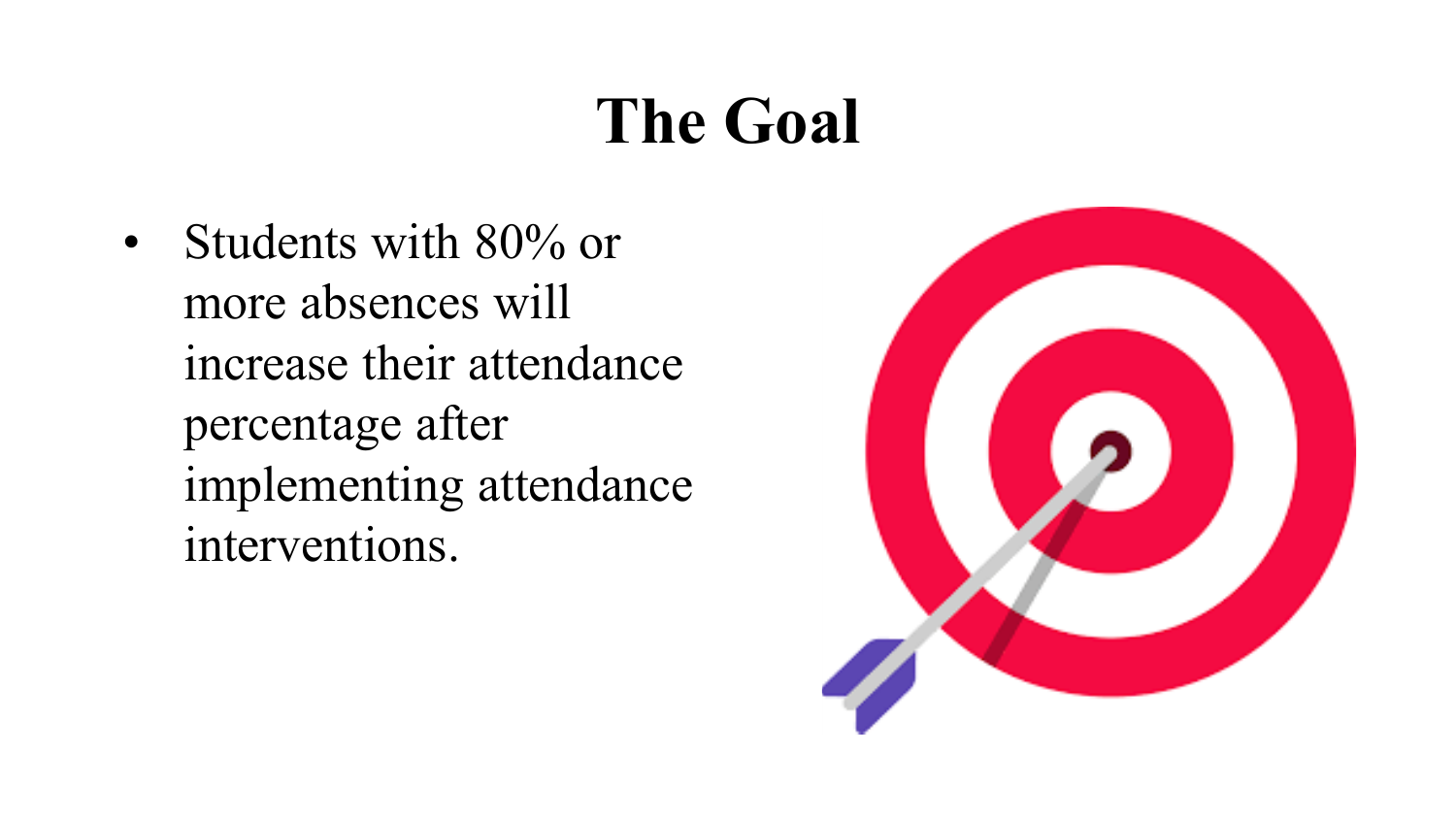### **The Plan**

- **Using Mail Merge to create 15 attendance letters,** students with chronic absenteeism status were mailed with personalized, detailed information, including **attendance statistics and attendance trends** to each family with students that are classified as chronically absent.
- In total, students with high absenteeism rates of 20% or greater were notified via<br>calls home and robo-calls about incoming<br>attendance letters, along with instructions to sign and return the forms.

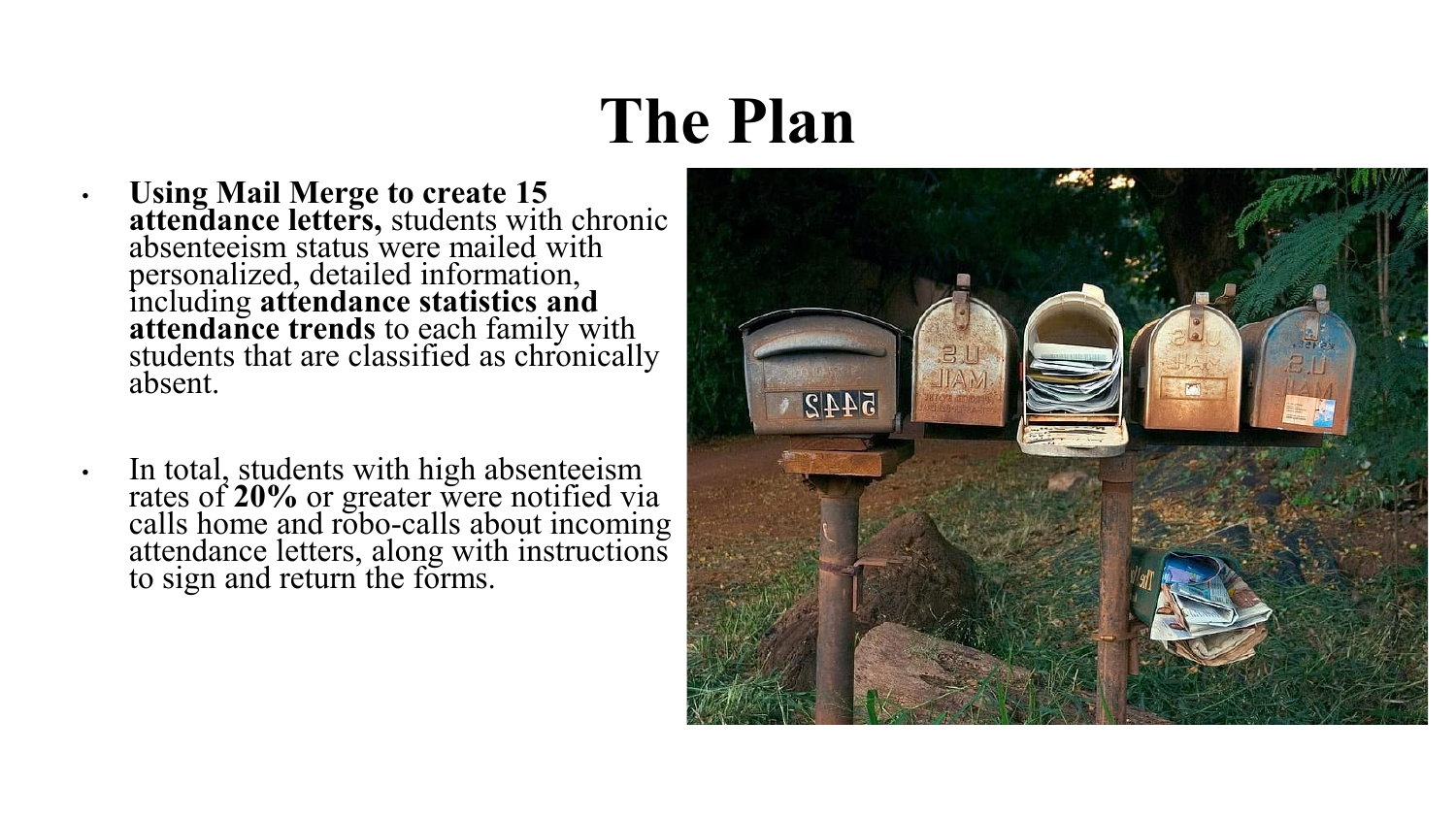#### **The Outcome**

- Of the 15 mailed letters, **we did not receive any returned letters.**
- The trends did not go as we expected **(below graph)**. We did not get the response we hoped for from parents, despite directly contacting parents via calls and the attendance letters sent through USPS.
- Of the monitored students, only **19%** increased their attendance rates.

Number of students who increased/decreased attendance rates



#### Trends in attendance rates

- · Decreased attendance
- · Increased attendance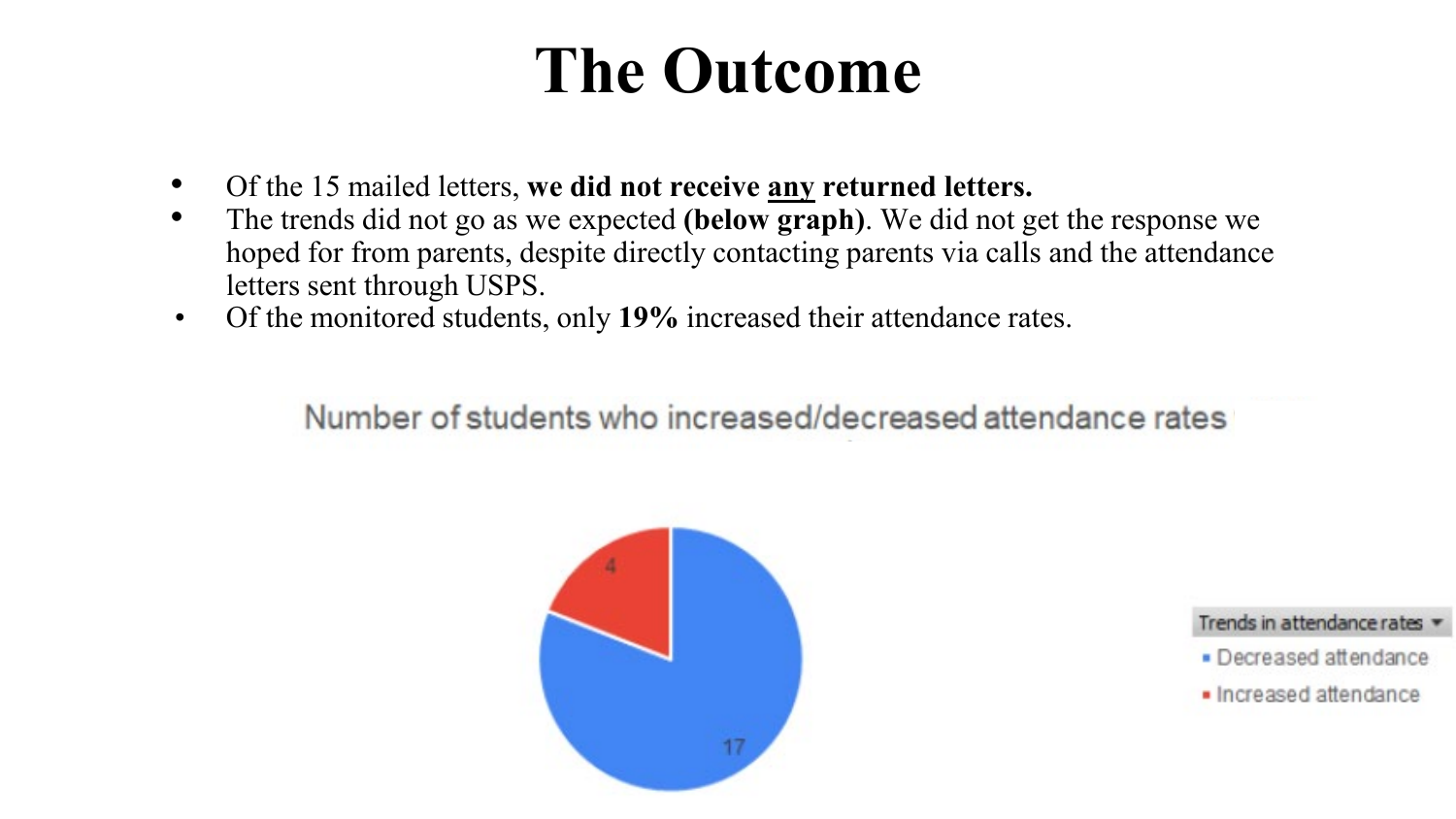### Student Insights

- Student interviews concluded that students would feel a deeper sense of belonging if they were better represented at our school.
- Of all the responses, the most common reply was that **students wanted more Spanish-language support and scaffolding**.
- Students also requested that the school includes more opportunities to build Latinx culture.

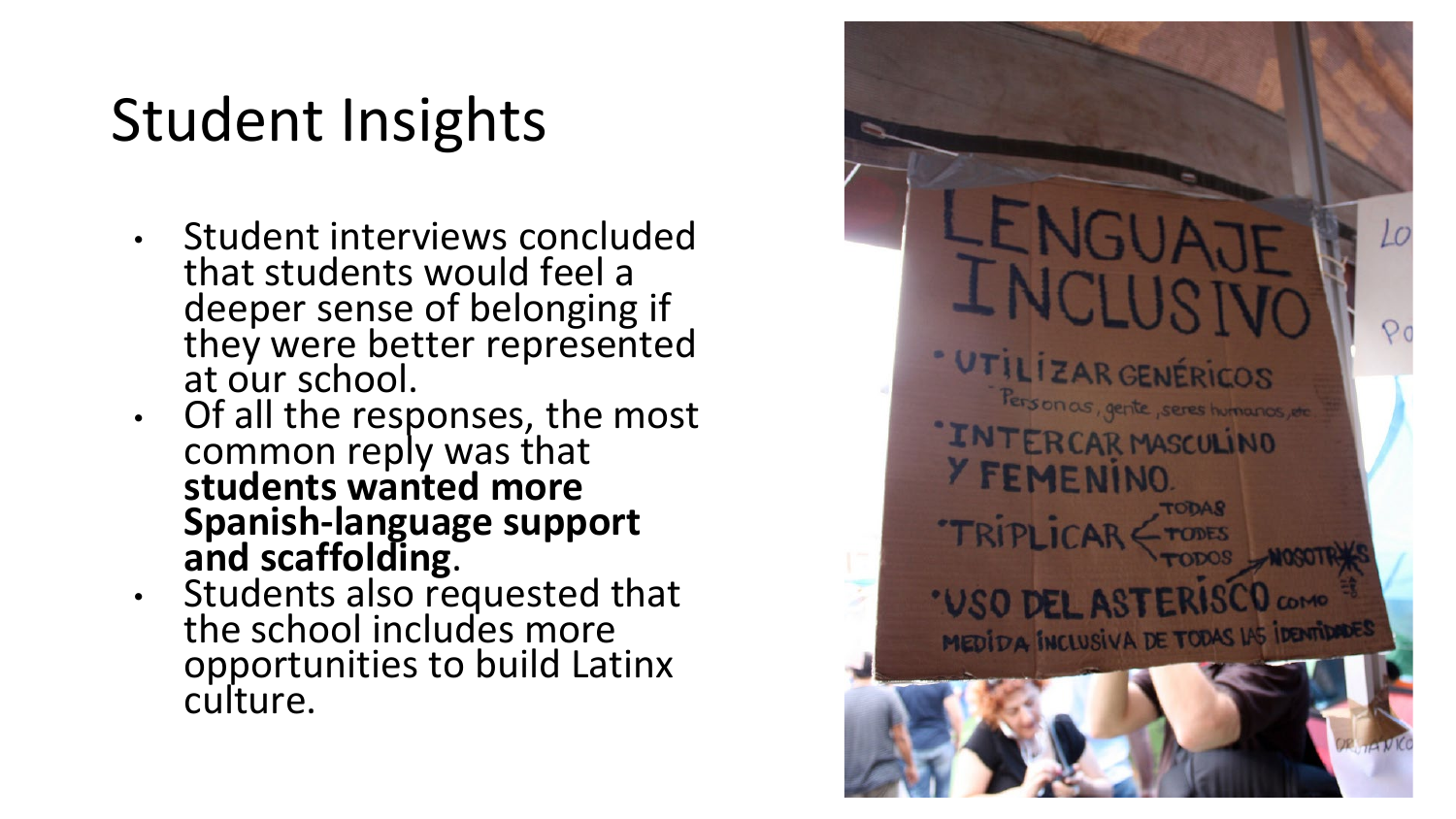#### What Did We Learn?

- $\cdot$  We identified the following gaps that may have influenced low participation.
	- **Income:** Many students that we serve rely on income from every member of the family, which has necessitated employment for students while in school.
	- **Parental Motivation: Despite** offering a \$25 gift card<br>incentive for parents of chronically absent students, we did not receive any return data from MSCS attendance meetings.
- These gaps unfortunately highlight a continued need for schools to meet parents where they are.
- These gaps unfortunately fall into a larger socio-economic argument that is far above the school's sphere of influence.
- Student empathy interviews cited work obligations as the biggest barrier to student engagement.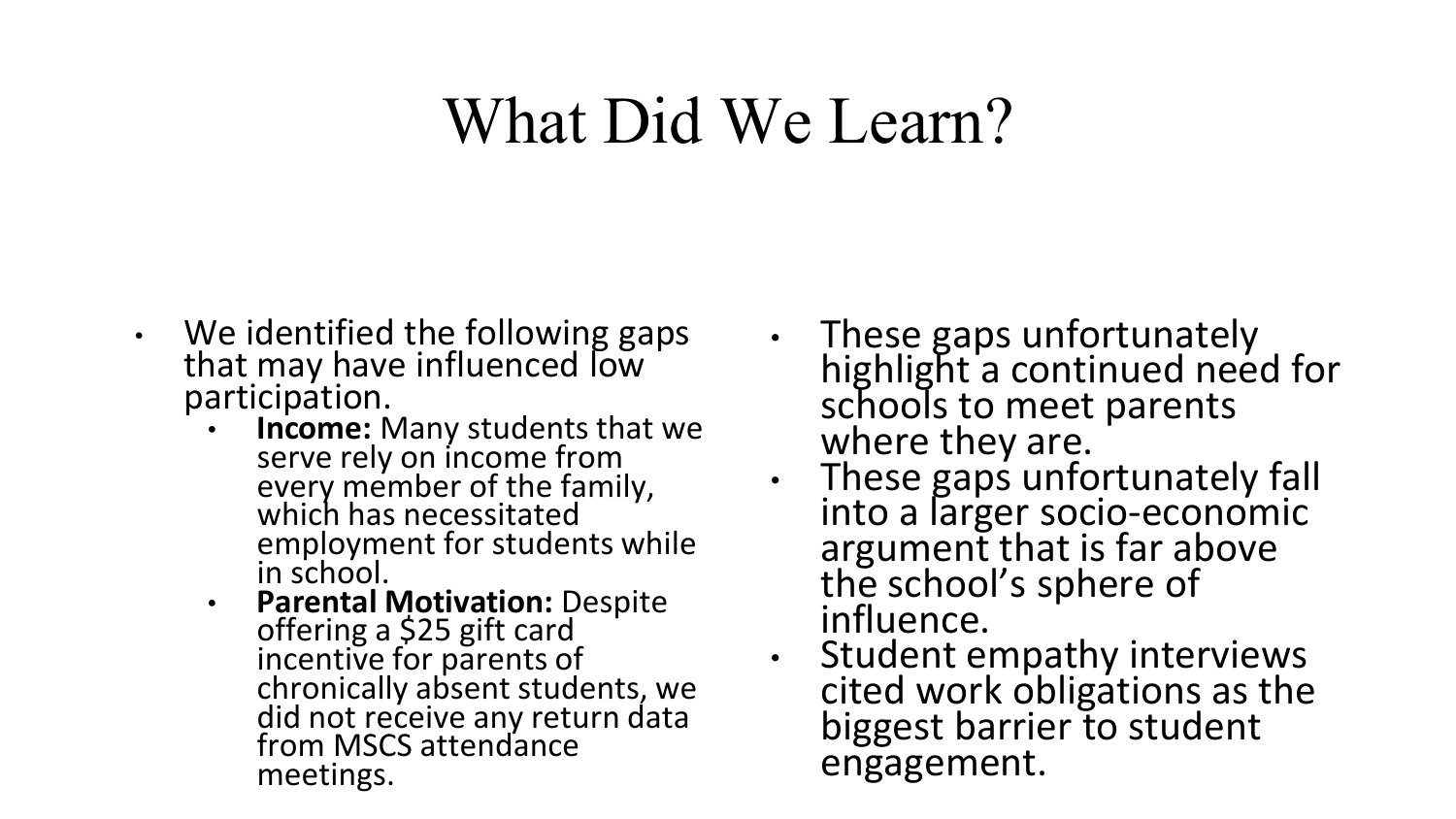#### Looking towards the Future

• To set the stage for student success, Overton is producing a video catalogue of CTE classes to be translated into Spanish and shown to incoming freshmen during the 2022-23 school year to create early interest for freshmen. • We will compare attendance trends of chronically absent students that are registered to a CTE class vs. chronically absent students that are NOT registered to a CTE class. • We will collaborate with Overton's Arts department to create dual- language signage.